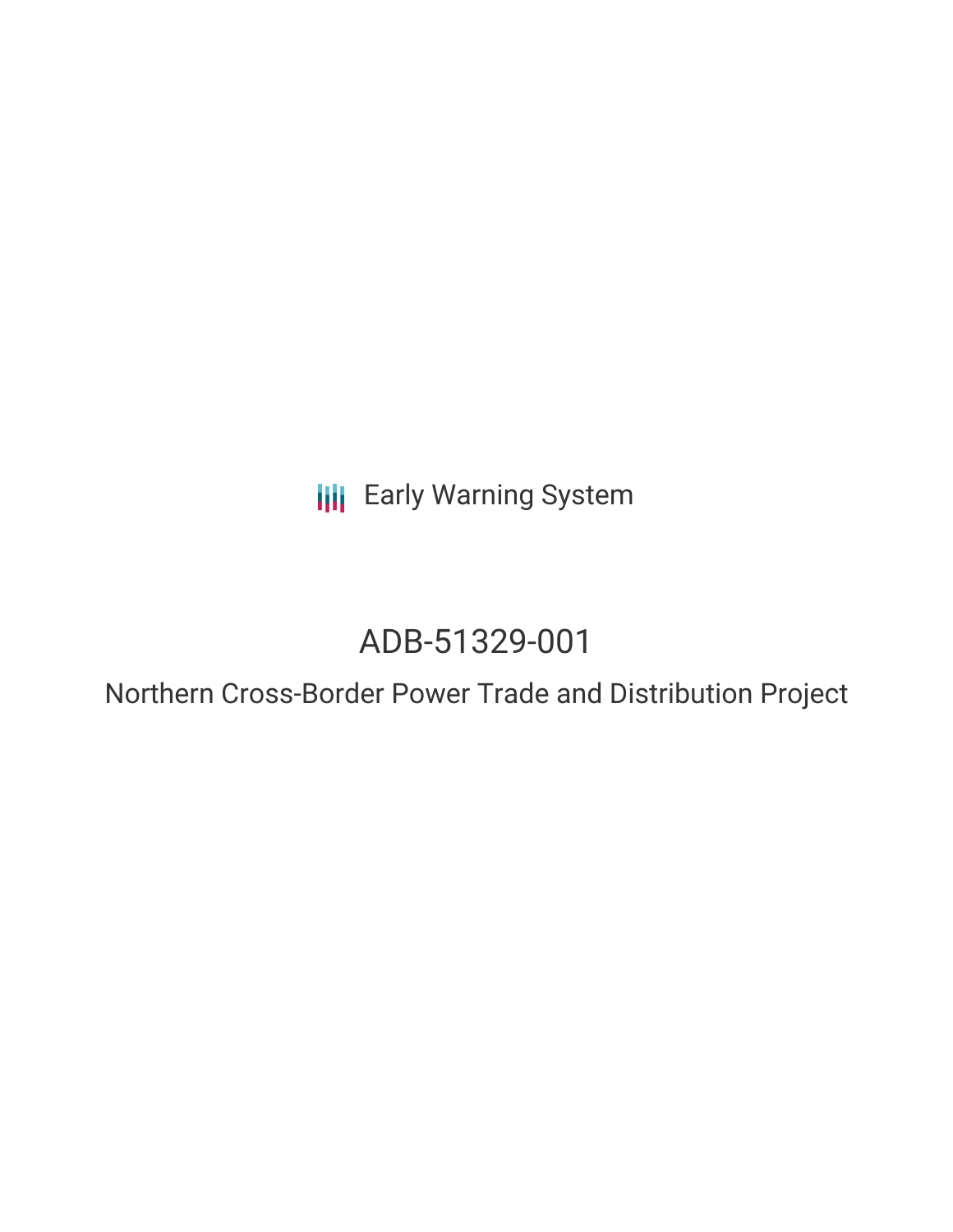

# **Quick Facts**

| <b>Countries</b>               | Laos                               |
|--------------------------------|------------------------------------|
| <b>Specific Location</b>       | Luang Namtha, Bokeo, and Phongsaly |
| <b>Financial Institutions</b>  | Asian Development Bank (ADB)       |
| <b>Status</b>                  | Proposed                           |
| <b>Bank Risk Rating</b>        | U                                  |
| <b>Borrower</b>                | Lao People's Democratic Republic   |
| <b>Sectors</b>                 | Energy, Infrastructure             |
| <b>Investment Type(s)</b>      | Grant, Loan                        |
| <b>Investment Amount (USD)</b> | \$27.40 million                    |
| <b>Loan Amount (USD)</b>       | \$24.40 million                    |
| <b>Grant Amount (USD)</b>      | $$3.00$ million                    |
| <b>Project Cost (USD)</b>      | $$27.40$ million                   |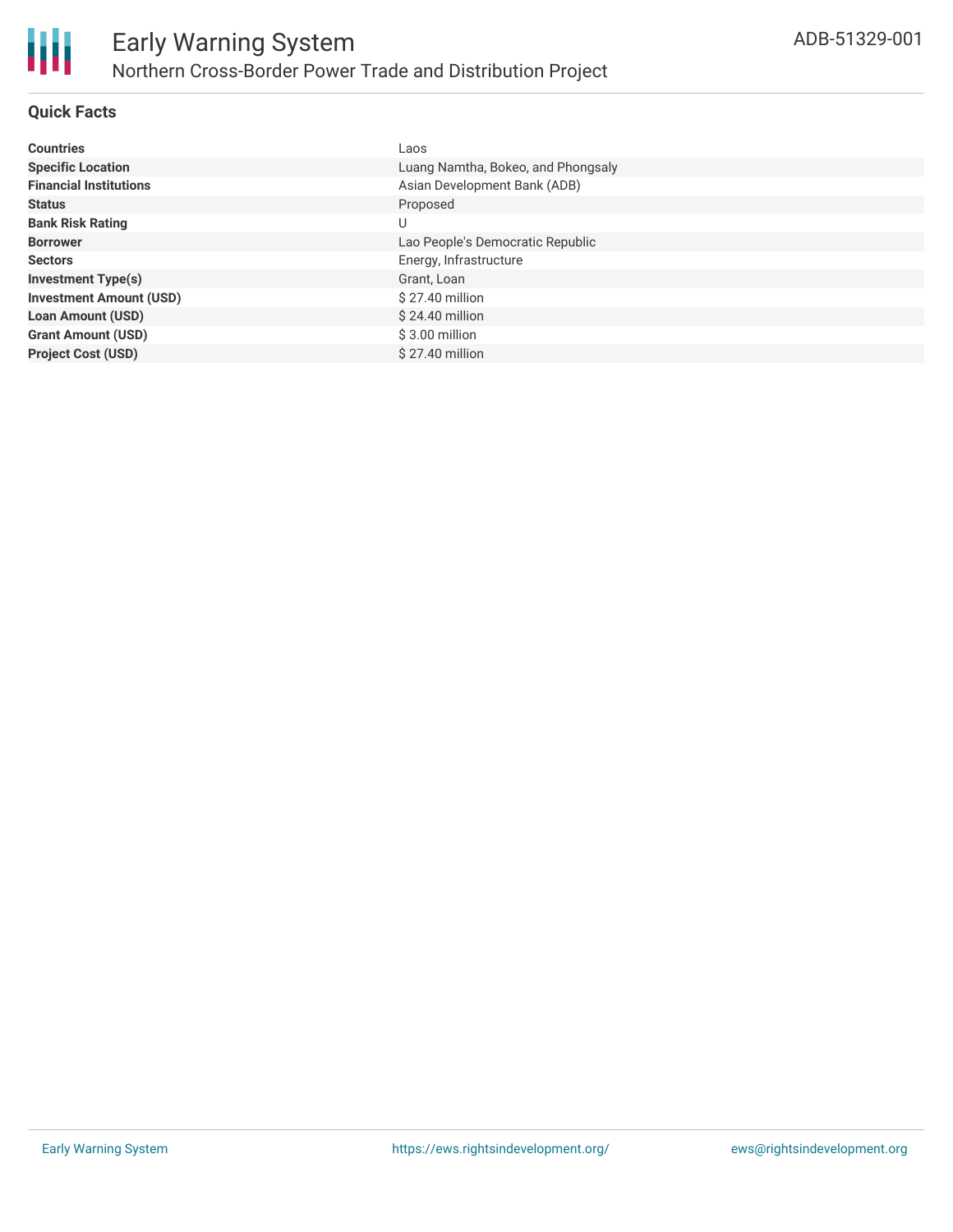

### **Project Description**

The proposed Northern Cross-Border Power Trade and Distribution Project aims to promote regional power exchange in the Greater Mekong Subregion (GMS) and expand access to energy in several northern provinces in the Lao People's Democratic Republic (Lao PDR).

According to the bank document, the project will help address Lao PDR's need to:

(i) expand access to low-cost, reliable power in rural areas; and

(ii) develop power interconnections between Lao PDR, Thailand, and Myanmar to increase power trade.

The project aims to support the national electric utility, Electricite du Laos (EDL) to:

(i) expand distribution lines and provide off-grid alternatives in the provinces of Luang Namtha, Bokeo and Phongsaly;

(ii) provide at least 8,000 household electricity meters for newly-connected customers; and

(iii) construct one or more high-voltage transmission line(s) connecting northern Lao PDR with Mae Chan, Thailand and/or Shan State, Myanmar.

The project builds on lessons learned from the GMS Northern Power Transmission Project and previous regional transmission supported by the Asian Development Bank (ADB). The project is adopted in the country operations business plan, 2018- 2020 and the GMS Regional Investment Framework 2022.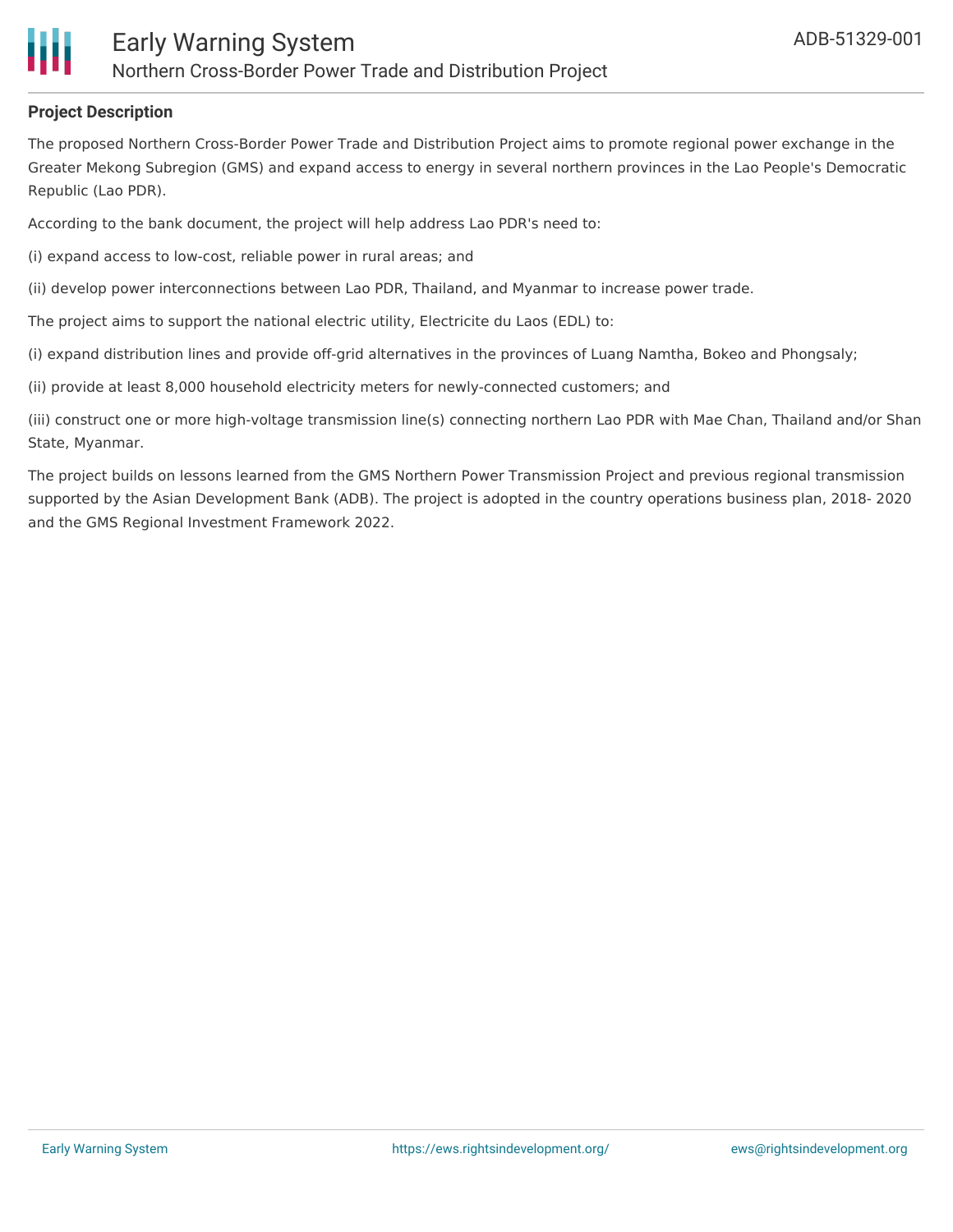

### **Investment Description**

Asian Development Bank (ADB)

Grant US\$ 3.00 million

Loan US\$ 24.40 million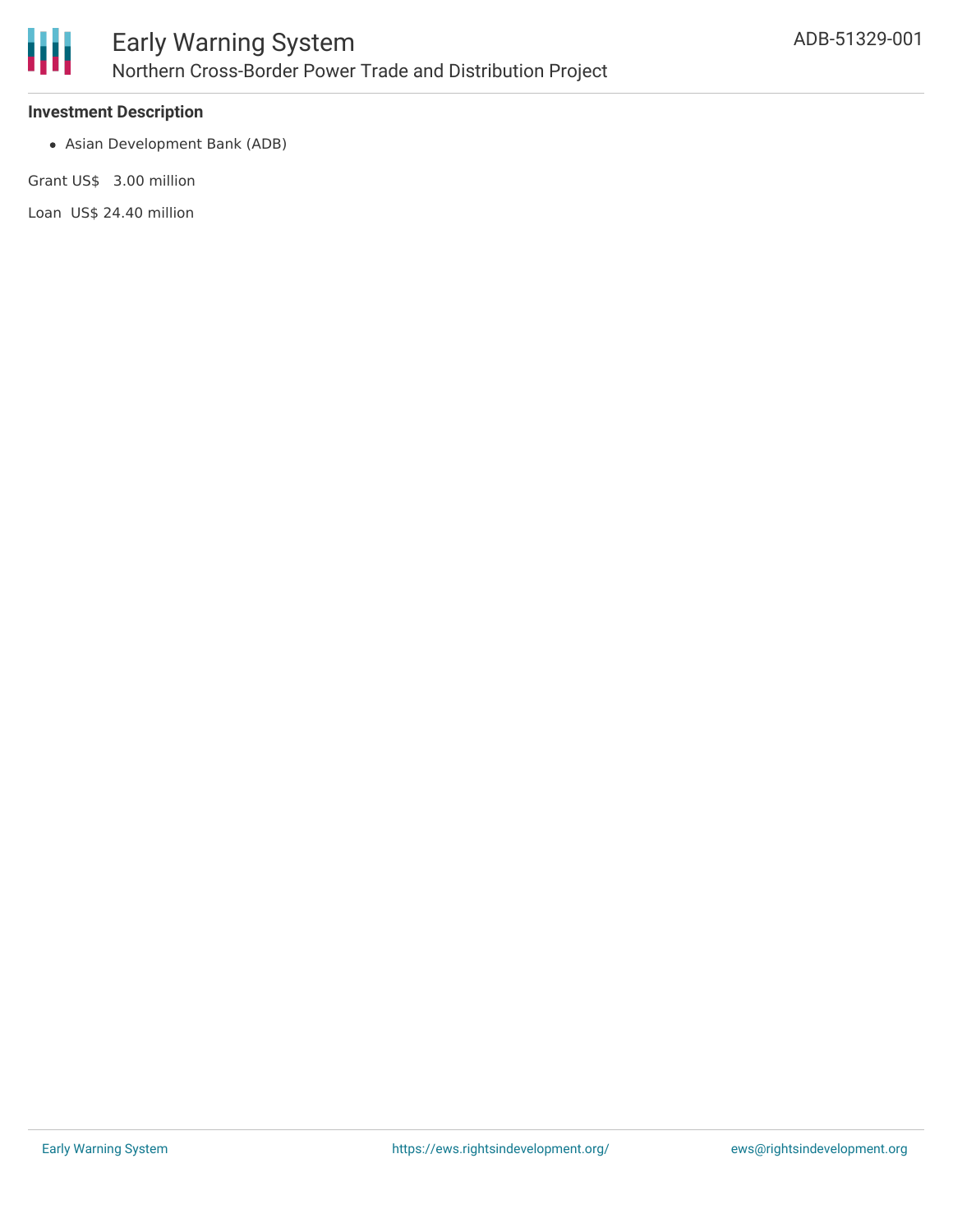# **Contact Information**

## **Executing Agencies**

Electricite du Laos Samsenethai Road, P.O. Box 309 Vientiane Lao People's Democratic Republic

\*There is no further information disclosed at this stage of the project\*

#### ACCOUNTABILITY MECHANISM OF ADB

The Accountability Mechanism is an independent complaint mechanism and fact-finding body for people who believe they are likely to be, or have been, adversely affected by an Asian Development Bank-financed project. If you submit a complaint to the Accountability Mechanism, they may investigate to assess whether the Asian Development Bank is following its own policies and procedures for preventing harm to people or the environment. You can learn more about the Accountability Mechanism and how to file a complaint at: http://www.adb.org/site/accountability-mechanism/main